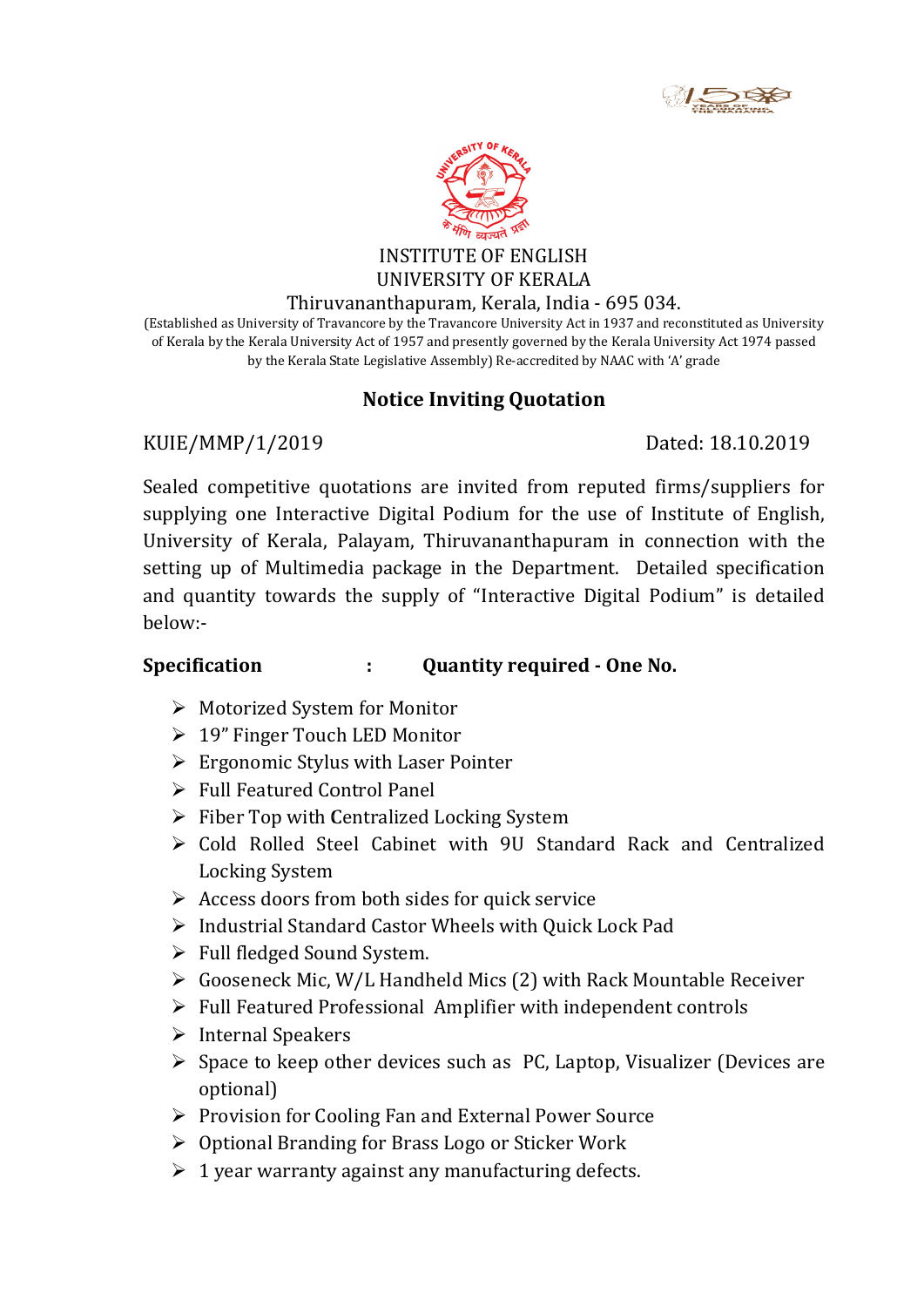Quotations should reach the Professor and Head, Institute of English, Palayam, Thiruvananthapuram-695034 on or before 28.10.2019 at 3 p.m.

Date of Opening of tender is 29.10.2019 at 11 am.

Dr. B. S. JAMUNA REGISTRAR

 $Sd$ - $Sd$ -